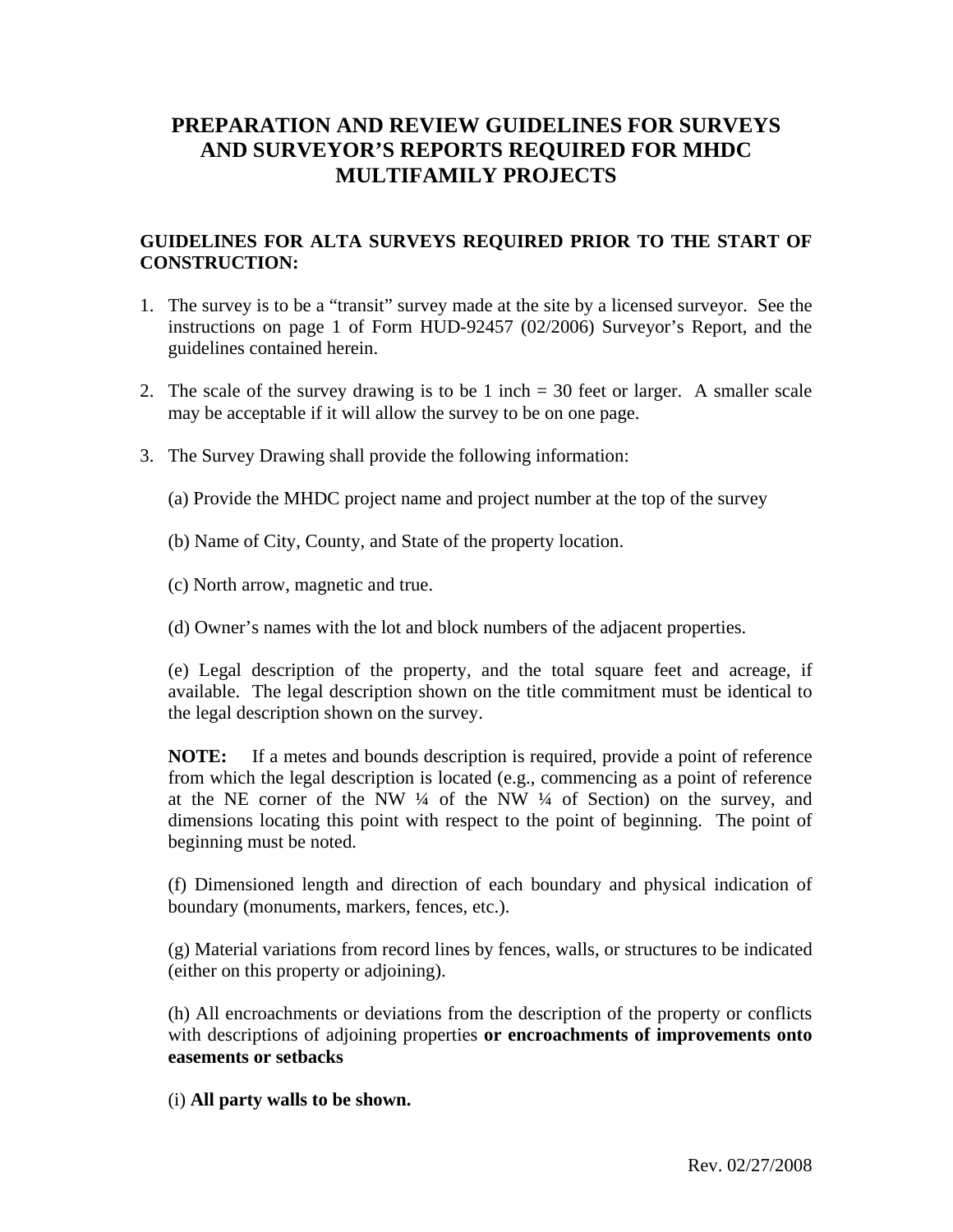(j) Existing on-site and adjacent streets, alleys, drives, and walks. Provide the street names or designations (including widths and dimensions), indicate the surfacing, curbs, and other pertinent data, and provide the distance to the nearest street.

 (k) All easements, rights-of-way, set back lines, and other restrictions, including the widths of easements and rights-of-way, distance of right-of-way lines to paving, distance of set-back lines from property lines, and the **recording information**. The easements must match all of the easements noted on the title commitment. Do not show the property line dimensions to the center of streets.

(l) Location and size of all utility lines, facilities, poles, hydrants, manholes, etc., including those on or adjacent to the property, and in adjacent streets. Include the water, sewer (storm and sanitary), gas, electric, telephone, and TV. Include the sewer invert elevations and direction of flow. **All utilities are to be located within an easement unless they access the property by way public right-of-way.** 

(m) All high-pressure gas and liquid petroleum transmission pipelines within 220 yards of the property boundaries **or note that none exist.**

(n) Location of natural features such as preservable trees, streams, rock outcroppings, etc.

- (o) Indicate all on-site existing structures.
- (p) Indicate all structures adjacent to the site.

(q) Show the available information about subsoil, ground water, fill, and buried foundations, tanks, debris, etc.

- (r) Show the ingress and egress to the site.
- (s) **Flood zone for the property is to be shown and noted.**
- 4. Survey maps are to be **certified using the certification on page one of the Surveyor's Report, Form HUD-92457 (02/2006)**, dated, signed and sealed within **ninety (90)** days before the closing. NOTE: In making this certification, be sure to delete "U.S. Department of Housing and Urban Development (HUD)" and in lieu thereof, insert "Missouri Housing Development Commission (MHDC)".

### **GUIDELINES FOR SURVEYS REQUIRED AFTER THE COMPLETION OF CONSTRUCTION:**

1. All corners of the site are to be staked or permanently marked.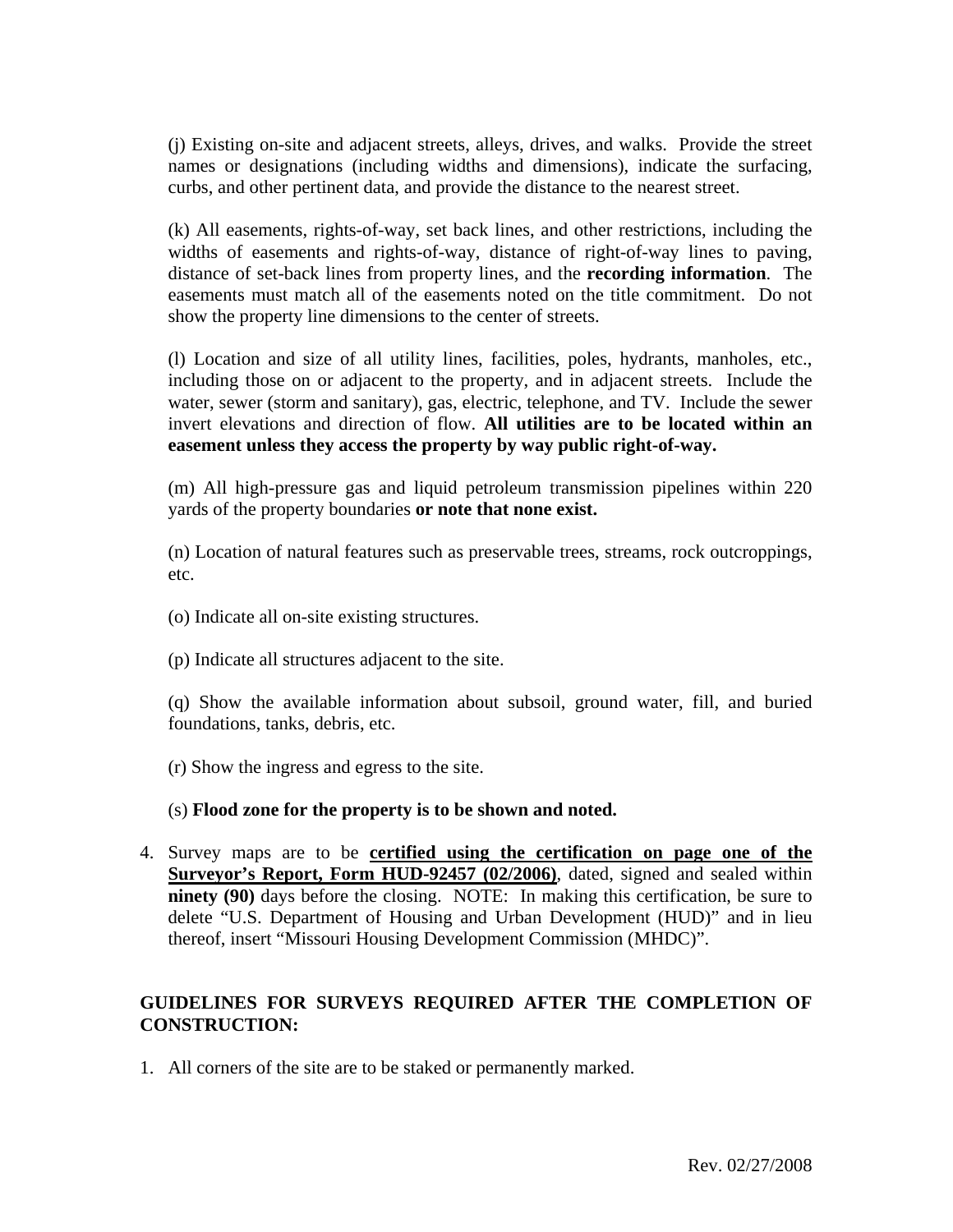- 2. The survey maps shall contain the information outlined under "GUIDELINES FOR SURVEYS REQUIRED PRIOR TO START OF CONSTRUCTION", except for Items  $3(b)$  and  $3(q)$ .
- 3. In addition, the survey map shall provide the following information:

 (a) Show the location of all the improvements constructed thereon, including buildings, drives, sidewalks, parking, fences, retaining walls, trash enclosures, etc.

 (b) Show all utility lines and sizes, including hook-ups to each building from on-site and off-site mains, and the recording information thereof. (If a rehab project, hookups are not required to be shown.)

(c) Show locations of manholes, transformers, poles, exterior lights, curb inlets, etc.

 (d) The dimensions locating all buildings on the lot with respect to the lot and building lines are to be noted.

(e) Parking lot and road and walk sizes are to be noted and located. Curbs are to be indicated with double lines. Surface materials should be noted.

 (f) All proposed easements, dedications, etc., not shown on the survey prior to the start of construction, must have the prior approval of MHDC before being filed.

4. If project is rehab then an 'as built' will be accepted at the completion of construction in lieu of an ALTA survey as long as the building footprint has not changed and no new easements need to be shown.

### **THE FOLLOWING ITEMS ARE GENERALLY NOT ACCEPTABLE:**

- 1. Blanket easements.
- 2. Easements which encroach upon the rights of others by overlapping other easements or rights-of-way and if there are improvements such as sidewalks, patios, and carports within the easement.
- 3. Excessively large easements, such as a forty foot easement for a two inch gas line.
- 4. Ingress and egress easements providing access to adjacent properties.
- 5. Added wording or disclaimers to the certification on the survey, such as: "According to the information available", etc. The certification shall state the survey is correct, without qualifications.